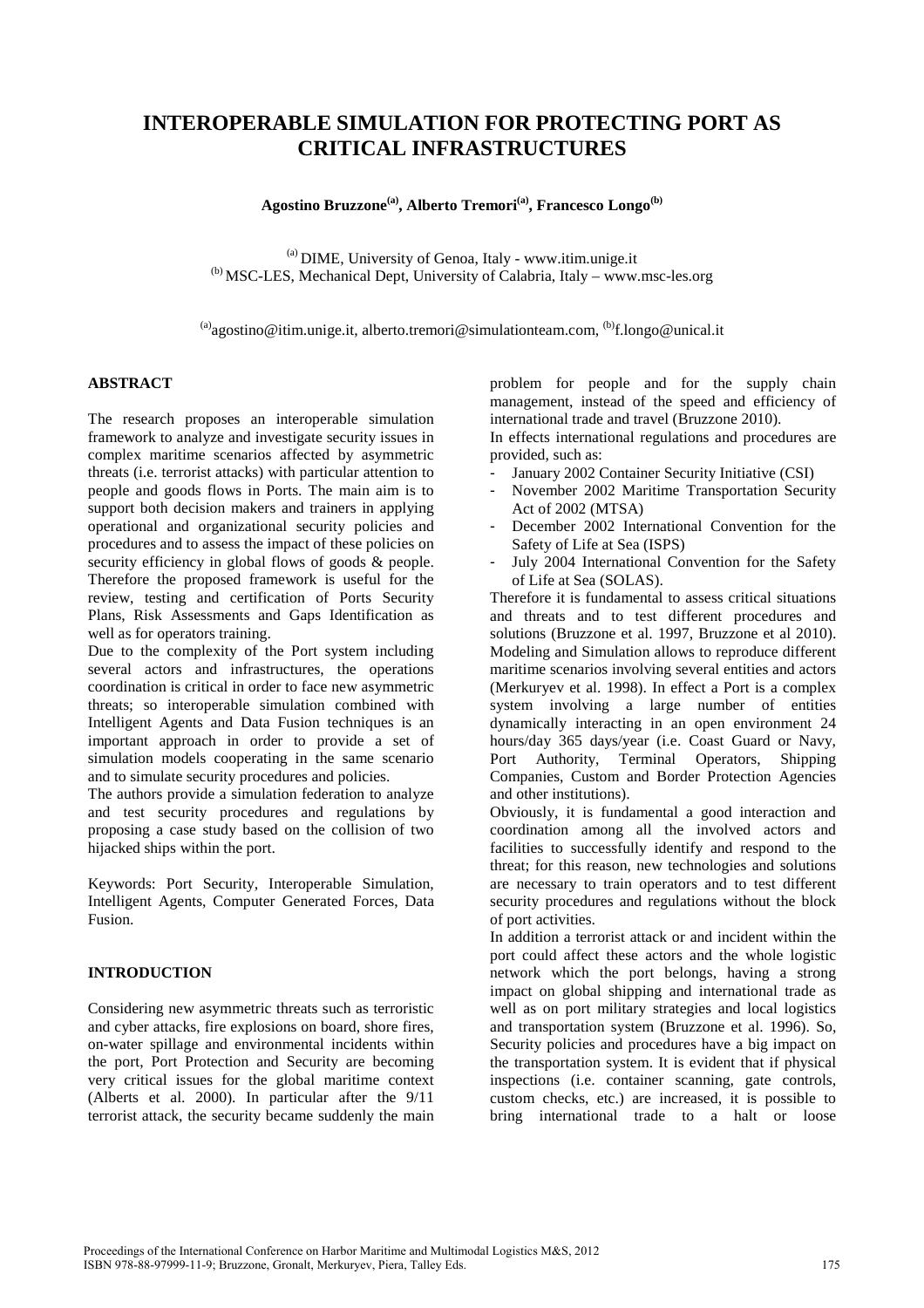competitiveness versus other countries. In this context, research should provide innovative solutions and technology to be applied to security procedures and operations (Bruzzone, Page & Uhrmacher 1999).

The authors propose a synthetic environment based on interoperable simulation models, combined with Intelligent Agents for Computer Generated Forces, in order to support Port authorities, Port safety officers, Vessel commanders, shipping companies and other departments (dealing with port issues) in analyzing and testing security plan and procedures and even in designing new ones (Bruzzone et al. 2005). In addition, this simulation should aid decision makers to quantify the trade-off between achieving security goals and their costs, as well as discovering improved procedures in order to optimize the performance of security systems, including all port activities and processes (i.e. material handling, data communication, human procedures, business processes, etc) (Curcio & Longo 2009).

## **1. THE SCENARIO**

Port Protection is very difficult due to different factors: Its extension and size

- The excessive access ways, often not adequately monitored
- Lack of coordination and communication among different terminal operators that are assigned to protect different areas and docks
- Ferry and cruise terminals are open to the public
- Baggage are not always inspected on ferries
- Entrance is permitted also to un-authorized persons (passengers, suppliers, crews)
- Boats and tourism facilities are in close contact with operative areas
- Cargo handling involves check procedures and documentations that slow down operations

In the last years different threats and incidents are spreading including:

- **Thefts**
- Smuggling
- **Narcotics**
- **Terrorism**
- Fraud
- Clandestine individuals
- Vandalism
- Organized crime
- Environmental crime

To prevent and detect these threats it is necessary to focus on regulations and standards, organization and procedures and personnel training in order to proper react by taking into account (Fischer & Green 2003; Liddy 2005)

- Threat Intensity
- Alert Levels
- **Inspections**
- Planning
- Operative Support control

These standards introduce actions and preventions to be carried out in order to improve port security:

- inspections to protect global trade system
- intelligence use and automated advance targeting information to identify and target containers that pose a risk for terrorism
- Prescreening those containers that pose a risk at the port of departure
- Improve communication among law enforcement officials responsible for port security
- to invest in long-term technology
- to increase intelligence collection on cargo and intermodal movements
- to conduct vulnerability assessments and develop security plans that may include passenger, vehicle and baggage screening procedures; security patrols; establishing restricted areas; personnel identification procedures; access control measures; and/or installation of surveillance equipment.

## **2. M&S FOR SECURITY IN MARITIME CONTEXT**

Modeling & Simulation provides a very fundamental support to Port Security in different application areas:

- Architecture/Infrastructure/Procedure Design
- **Training**
- Testing New Solutions
- Standing Operation Planning
- Operative Support & Emergency Management

In addition M&S supports port authorities to improve infrastructure design, control system architecture and operation management by considering security requirements and regulations and to reduce the impact of new threats within reasonable cost and without losing operative efficiency (Sennewald 2003; Longo et al. 2012).

The use of M&S to analyze and improve security within a port is more than justified by the need to analyze complex interactions among numerous factors. The simulation techniques are actually employed to evaluate impacts of the security requirements for people flow (e.g. passenger and baggage screening on port operations performance) and cargo flow. In particular Security equipment and procedures related to logistics facilities are usually grouped into:

- Internal: Security control of logistics flow to ensure that goods are not dangerous (i.e. container scanning, gate controls, custom checks, etc.)
- External: Security control of external component (i.e. terrorists)

In addition it is necessary to consider that the intensive flows of entities (i.e. people, materials, etc.) in logistics facilities have a mutual influence and can be a potential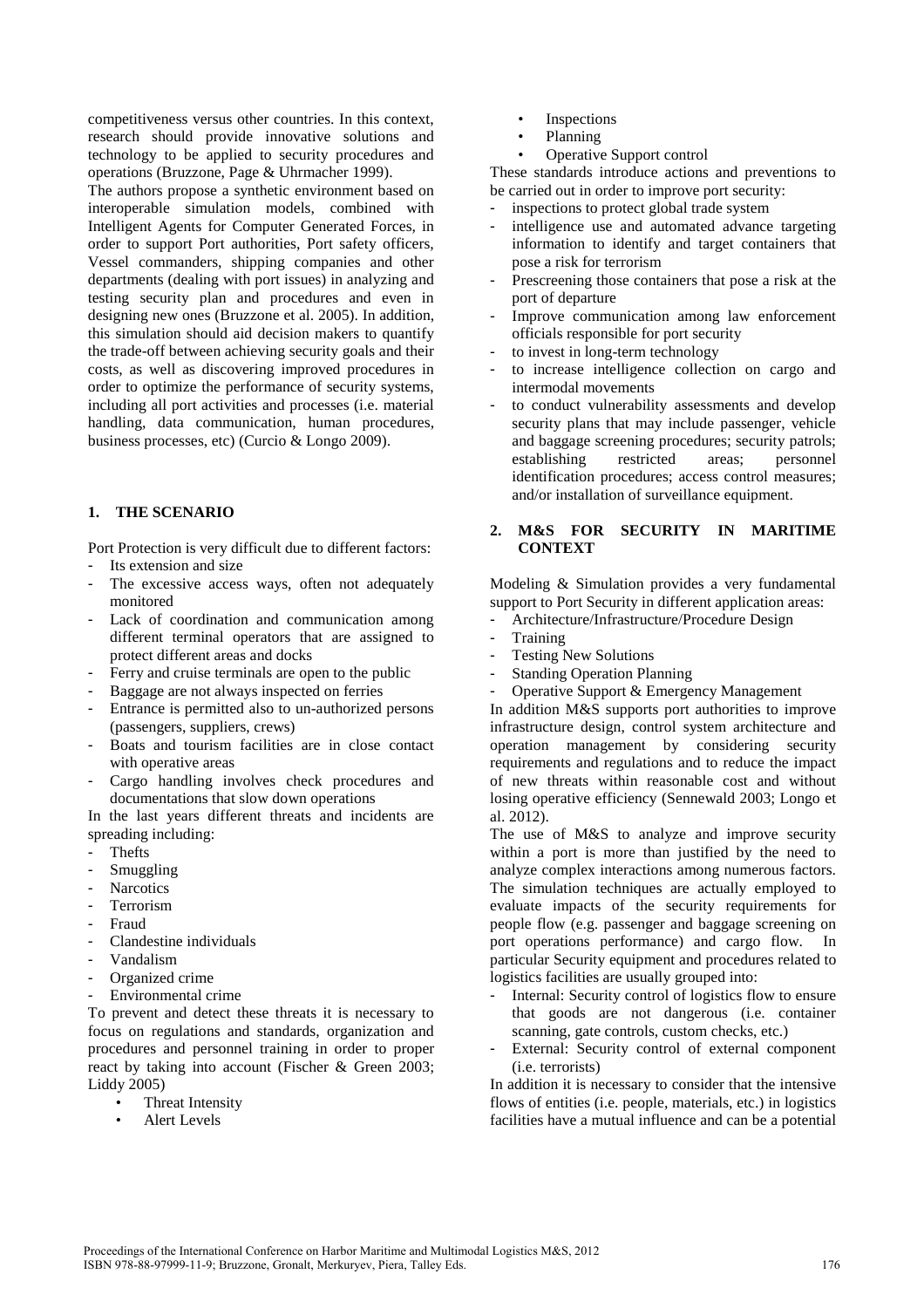threat to other entity flows. For instance in port logistics there are several entities, that are potential threat; in this domain, intrusion models could be used to control potential interference between Cargo and people entities in various areas of ports and M&S is often used to study processes, performance levels and costs with regard to regular operating conditions and to support assessments of the impact of safety and security procedures on logistics results (Bruzzone & Giribone 1998). These simulators are also used to test different organizational models within critical structures (Bruzzone 2004).

Several tools are available in the commerce for port infrastructures and logistics simulation (i.e. RescueSim and PortSim); anyway as far as we know, no one of them allows an integrated approach to quantify the economical impact of the different security policies, and to offer a decision support tool to improve security procedures while minimising a cost increment to the production industry.

New enabling technologies have a great potential in the maritime context (Ladner & Petry 2005); for instance communication infrastructures and mobile solutions allows today to distribute information as well as data collection, data processing and decision making over a large complex network and even great benefits are provided by innovative soft computing techniques and methodologies (Anderson, 2006; Bruzzone et al., 2011b,; Bruzzone, Page and Uhrmacher, 1999; Ladner et al., 2009).

In the recent years the authors are studying new models and solutions based on a multi dimension and multi layer resolution by taking into account the Real World 5 Dimensions (Surface, Underwater, Air, Space, Cyber) and different layers & Resolutions Frame such as Fleets and Parties, Ships and Commercial Traffic, Crew & People Acceding Ports/Vessels, Services & Infrastructures. In addition it is necessary to consider critical issues such as (Bruzzone 2010):

- Non Conventional Operations
- Human Behaviors on (i.e. Crew, Stakeholders, Domestic Opinion)
- Services & Infrastructures
- Commercial Traffic & Yachting
- Port Infrastructures and Resources
- Joint Operations (i.e. Ship Inspections, Littoral Control, C5I2 )

The authors have great experience in the use of Modeling and Simulation to reproduce complex maritime scenarios affected by asymmetric threats such as Piracy, Conventional Terrorism, CBRN (Chemical, Biological, Radiological and Nuclear) (Bruzzone et al. 2011, Bruzzone 2010). Threats and in the development of simulation models integrated by using HLA Standards (High Level Architecture), by taking into account all the previous mentioned aspects.

In particular this paper is focused on a solution including:

- **Cognitive Technologies** (i.e. Data Fusion, Human Behaviour Modelling, Intelligent Agents & CGF)
- **Modelling & Simulation** (i.e. interoperable Simulation, virtual environment, etc.)

**Equipment & Devices** (i.e. Integrated Solutions) The authors propose a federation of simulation models devoted to test and evaluate security procedures and to demonstrate M&S potential within marine asymmetric scenarios. In particular the research is inspired to a previous European R&D Project "GLOWS" where the authors were involved (Bruzzone 2005). GLOWS was devoted to identify needs and gaps in the following areas (Bruzzone et al. 2009):

- Biometrics Research: computational biomedicine, computer vision, computer graphics and deformable algorithm.
- Cyber Attacks of Transportation
- Wireless non human entities are being placed as elements of cyber space.

In similar way, GLOWS faces important points in freight handling, with special attention to Passenger and Container inspection procedures, currently requiring to be improved by introducing innovative technologies and new processes paying in attention security:

- Queuing models and inventory control analytical and simulation methodologies;
- Risk Factors for containerised cargo;
- Data mining and analysis on People and Material Flows. Bayesian methods;
- Standardised data submission:

In this research the authors propose a simulation framework based on the following previous experiences such as (Bocca et al. 2007; Bruzzone et al. 2004; Bruzzone 2007; Bruzzone et al. 2011):

- **IA-CGF & Human factors** for maritime security: models reproducing human factors and representing intelligent agents able to direct objects within interoperable simulators; these new *IA-CGF*  (Intelligent Agents for Computer Generated Forces) modules are interoperable in HLA Federation (High Level architecture) and they include: IA-CGF Units (i.e. commercial ships, contractors on the ship, special teams, fisherman boats, coast guard units); IA-CGF HBL Human Behavior Libraries (i.e. fatigue, stress, aggressiveness, trustiness); IA-CGF NCF Non-Conventional Frameworks devoted to reproduce specific scenarios (i.e. piracy).
- *PANOPEA:* a simulation model based on intelligent Agents (IA) able to reproduce a complex framework related to piracy involving several thousands of vessels, plus all related activities (i.e. intelligence, ports, special forces, contractors, helicopters, UAV, etc.) (Bruzzone et al. 2011).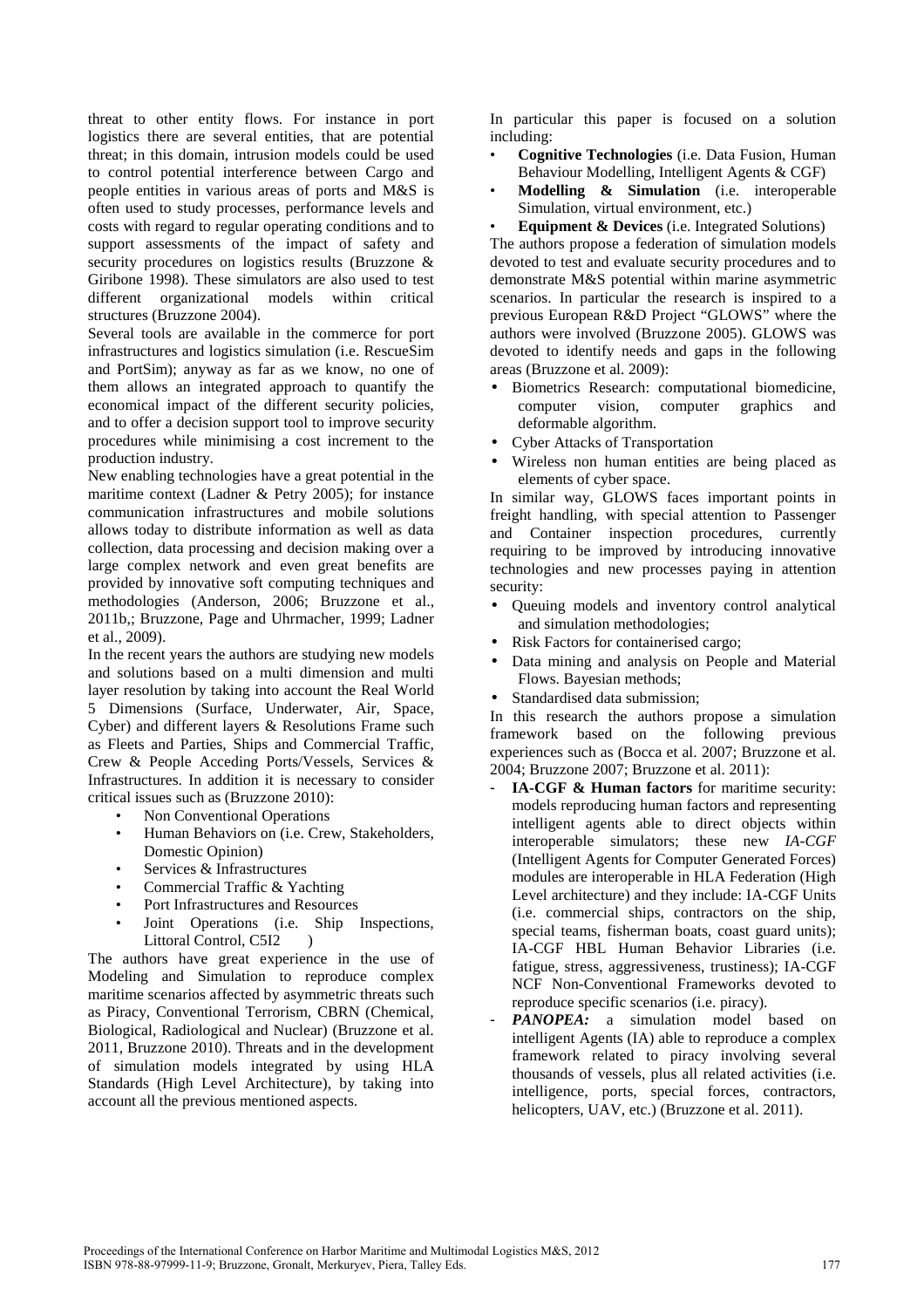

Figure 1. IA-CGF NCF and PANOPEA simulators

- *PLACRA:* simulator devoted to reproduce the crew activities and behavior on Oil Platforms as well as on vessels
- MESA: an integrated environment devoted to perform simulation and risk analysis in ports and maritime sector considering the evolution of emergencies (Bruzzone et al. 1999)
- *FLODAF:* tool devoted to support engineering and performance estimation of Data Fusion architectures and algorithms for analyzing the Data Fusion performances over complex Air-Naval scenarios including surface and underwater vessels, aircrafts.
- *ST-VP:* developed as a framework to support Training in marine environments; ST-VP includes all the different port equipment and even other marine devices and platforms



Figure 2. PLACRA, MESA, FLODAF and ST-VP Simulators

In the paper the authors propose a federation based on a synthetic environment and focusing on Safety and Security Training, Procedure Definition, Equipment Design and Virtual Prototyping.

## **3. SIMULATION MODEL AND POTENTIAL BENEFITS FOR PORT SECURITY**

The authors propose a simulation framework to support the analysis and assessment of security procedures and plans within a port.

The framework includes:

- a synthetic environment reproducing the port facilities and components
- IA-CGF HBM to simulate the human factors affecting the activities of the vessels, boats, airplanes, coast infrastructures (i.e. crew behavior)
- IA driving the general traffic and critical entities (i.e. airplanes, yachts, ships, ground entities reacting dynamically to the Simulation Evolution)
- IA directing actions for the Port and Coast Protection
- IA directed Models reproducing Naval Resources, including platforms, weapons, individual sensors, ground infrastructures, C2 (Command and Control) and different information

The purpose is to develop innovative solutions, for port security improvement, able to:

identify, analyze and reproduce "Intelligent Behaviors" by conservative and smart use of sensors, adopting behavior of general traffic, compromising info source, grouping and desegregating on the coast - have Capabilities in Scenario Awareness

- have Capabilities in term of Autonomy
- have Capabilities in Coordinating different Agents

Considering, as example, the collision of two hijacked ships in a port, this scenario should include the following entities:

- The two ships (i.e. two cargo ships)
- Crew and Human Factors
- Other cargo ships, fishing ships and vessels driven by intelligent agents
- Coast Guard
- Port Authority
- Ambulance
- Local Police and government agencies
- Intelligence Agencies
- Sensors for threats detection
- Weapon Systems
- **Threats**
- External Traffic
- Logistics Infrastructures
- Litoral Resources

The federation architecture is proposed below: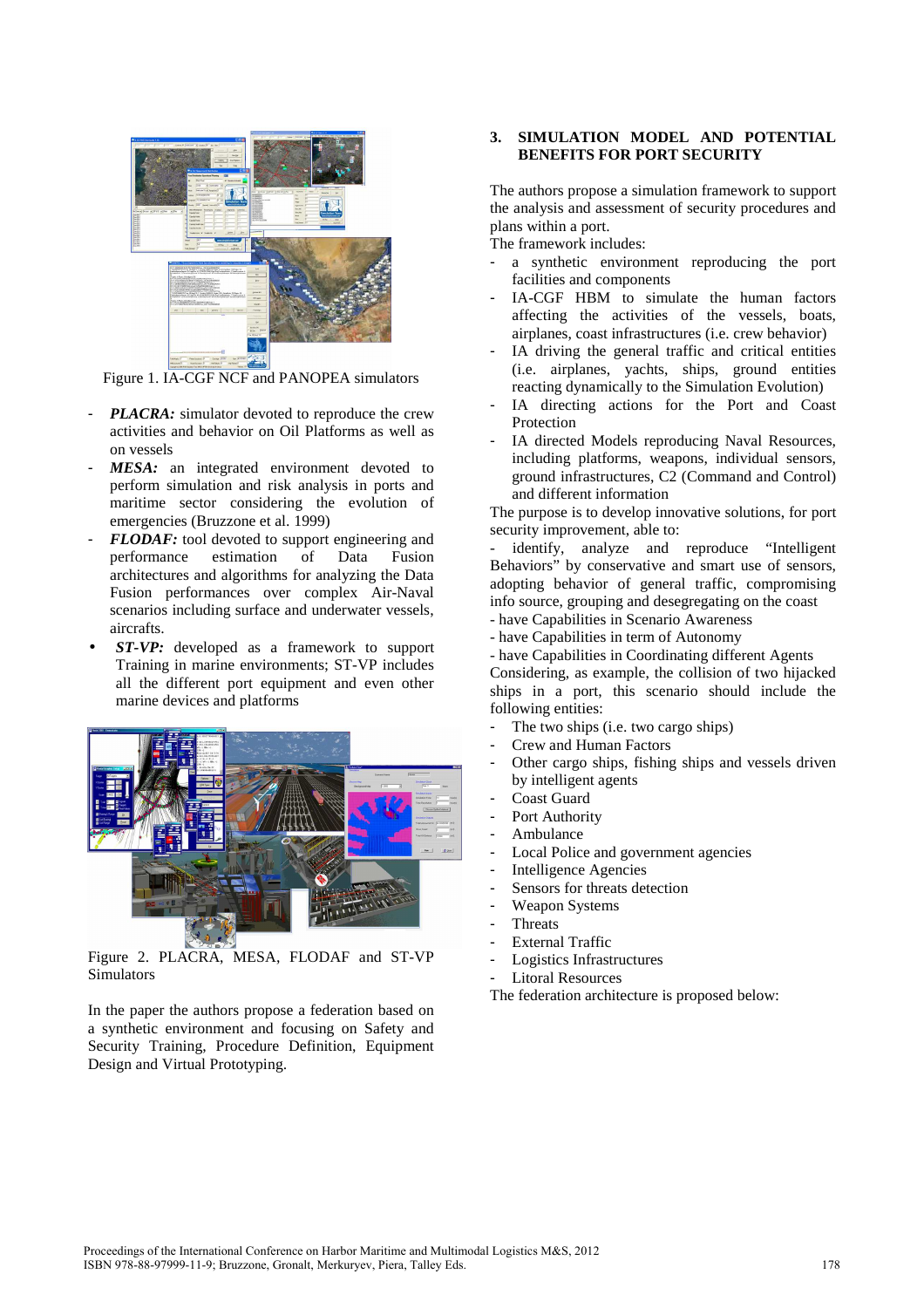

Figure 3. Federation Architecture

Particular attention is focused on the security responsible; these roles (mentioned in ISPS code) could be played by humans in order to define security plan and to act based on scenario evolution.

The proposed model is able to support both decision making and training. Due to interoperability features, this framework provides several benefits such as:

- Make more effective security procedures and plan
- Capability to discover or develop new security procedures
- Capability to quantify security procedures effectiveness in term of costs, time of threat detection, time of threat reduction or elimination
- Improve personnel coordination and communication
- Improve Personnel awareness and knowledge about security procedures

#### **4. CONCLUSIONS**

Harbour and Maritime Security is part of a wide Scenario and need to be addressed by an integrated approach. Marine Asymmetric Warfare is fast evolving introducing new issues and new threats affecting more and more subjects. Standards and Regulations exist but emerging technologies are key issues for investigating this domain respect new threats and supporting development of New Systems, Devices and Equipment but in particular personnel education. The research addresses the aspects mentioned above and proposes a simulation framework based on integrated approach and interoperability standards to support decision makers and trainees in applying security standards and procedures taking into account costs and security effectiveness. Existing solutions developed by authors could (coming also from industrial experiences (Bruzzone et al. 2011 )be combined and integrated in order to create this simulation framework, allowing personnel training and port efficiency analysis.

It is evident that today simulation makes security issues opportunities to redesign logistics operations and infrastructures and facilities by testing new solutions and enabling technologies that are able to support this process.

In this context M&S provides quantitative support to decision makers for identifying solutions able to reduce the impact of the new threats with reasonable costs and without loosing operative efficiency.

## **REFERENCES**

- Alberts David S., Gartska J.J., Stein F.P. (2000) "Net Centric Warfare", CCRP, Washington
- Bocca E., Pierfederici, B.E. (2007) "Intelligent agents for moving and operating Computer Generated Forces" Proceedings of SCSC, San Diego July
- Bruzzone A.G., Massei M. Tremori A., Longo F., Madeo F., Tarone F, (2011) "Maritime Security: Emerging Technologies for Asymmetric Threats", Proceedings of EMSS2011, Rome, Italy, September 12 -14
- Bruzzone A.G., Massei M., Madeo F., Tarone F. (2011) "Simulating Marine Asymmetric Scenarios for testing different C2 Maturity Levels", Proceedings of ICCRTS, Quebec, Canada, June
- Bruzzone A.G. Tremori A., Massei M. (2011) "Adding Smart to the Mix", Modeling Simulation & Training: The International Defense Training Journal, 3, 25-27, 2011
- Bruzzone A.G., Massei M. Tremori A., Madeo F., Tarone F, Gazzale G. (2011) "Modeling and Simulation as Support for Decisions Making in Petrochemical Marine Logistics", Proceedings of HMS2011, Rome, Italy, September 12 -14
- Bruzzone A.G., Tremori A., Merkuryev Y. (2011) "Asymmetric marine warfare: PANOPEA a piracy simulator for investigating new C2 solutions" Proceedings SCM MEMTS 2011, St.Petersburg June 29-30
- Bruzzone A.G. (2010) "CGF & Data Fusion for Simulating Harbor Protection & Asymmetric Marine Scenarios", Proceedings of SIM&SEA2010, La Spezia, June 8
- Bruzzone A.G., Tremori A., Bocca E., (2010) "Security & Safety Training and Assessment in Ports based on Interoperable Simulation", Proceedings of HMS2010, Fes, Morocco, October 13-15
- Bruzzone A.G. (2005) "GLOWS", DIPTEM Press Genoa, Italy
- Bruzzone A.G., Viazzo S., Massei M., (2004) "Modelling Human Behaviour in Industrial Facilities & Business Processes", Proc. of ASTC, Arlington, VA, April
- Bruzzone (2004). Preface to modeling and simulation methodologies for logistics and manufacturing optimization . SIMULATION, vol. 80 , p. 119-120 , ISSN: 0037-5497, doi: 10.1177/0037549704045812
- Bruzzone A.G., Page E., Uhrmacher A. (1999) "Webbased Modelling & Simulation", SCS International, San Francisco, ISBN 1-56555- 156-7